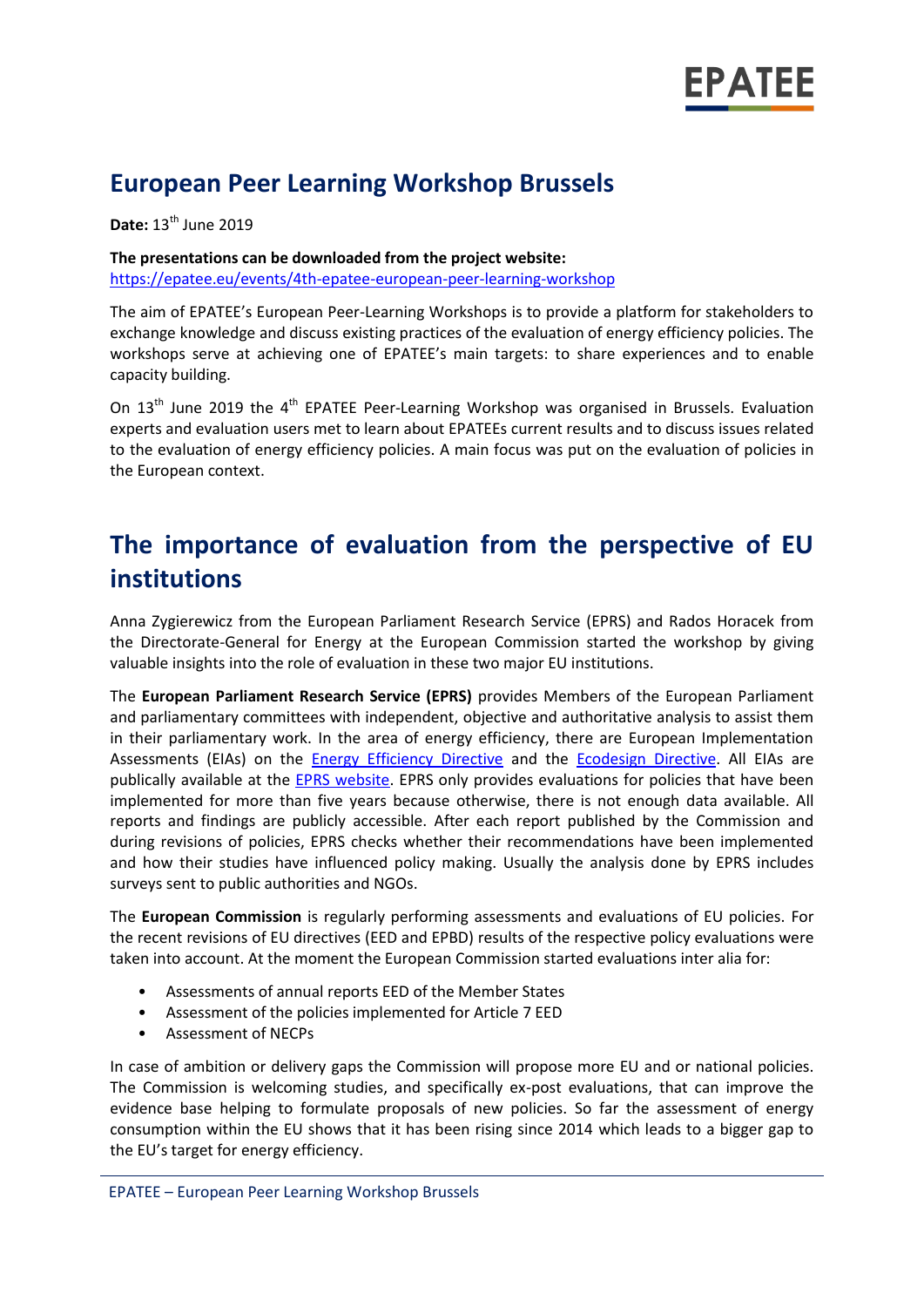

In the course of the review obligations under the EED, the Commission is currently assessing the implementation of the definition of small and medium-sized enterprises for the purposes of Article 8 (4). With the target group being large enterprises, a more precise definition is favoured.

### **Member States' experiences with evaluations**

The **Greek Energy Efficiency Obligation Scheme** started in 2017 and from there covers all years until 2020. Its contribution to the overall savings target of Greece is at 10 %. There are roughly 30 obligated parties. As illustrated by Christos Tourkolias, the monitoring and evaluation of the EEO is based on a holistic framework:

- The efficient measurement of the achieved energy savings.
- The effective control and verification of the implemented energy efficiency measures.
- The precise and structured reporting of the achieved energy savings from the implemented energy efficiency measures for all the obligated parties.
- The continuous evaluation of the obligated parties' progress towards the established energy efficiency targets and the potential imposition of penalties.

To identify the impact of different factors on energy savings, a survey on the population affected by behavioural measures and on the free-rider phenomenon was conducted. Additionally, methodologies for the identification of unique customers in the transport sector and unique customers supplied with heating oil were developed.

On the basis of the evaluation of the French **"Investment for the future fund"** Catherine Guermont from ADEME presented experience with the evaluation of policies and projects in compliance with EU rules. It was highlighted that in order to comply with EU-regulations, different frameworks have to be followed and that there are no connections between different EU requirements which leads to increased efforts in performing a compliant evaluation. By giving examples on other evaluation requirements defined on EU- and national level or by committees for standardization and quality control, it was shown that just for environmental impact assessment more than 15 different methods can be identified. Therefor for consistent evaluations of energy & climate policies at the EU level it may be relevant to:

- Ensure cooperation between all EU policies stakeholders.
- Analyse ex-post impacts of existing measures before proposing revisions and anticipate the impact of new acts.
- Mutualize tools and data for robust multi-criterion assessment.

Several participants agreed on the challenge of different required evaluation methodologies and said that they are facing the same problems in their countries.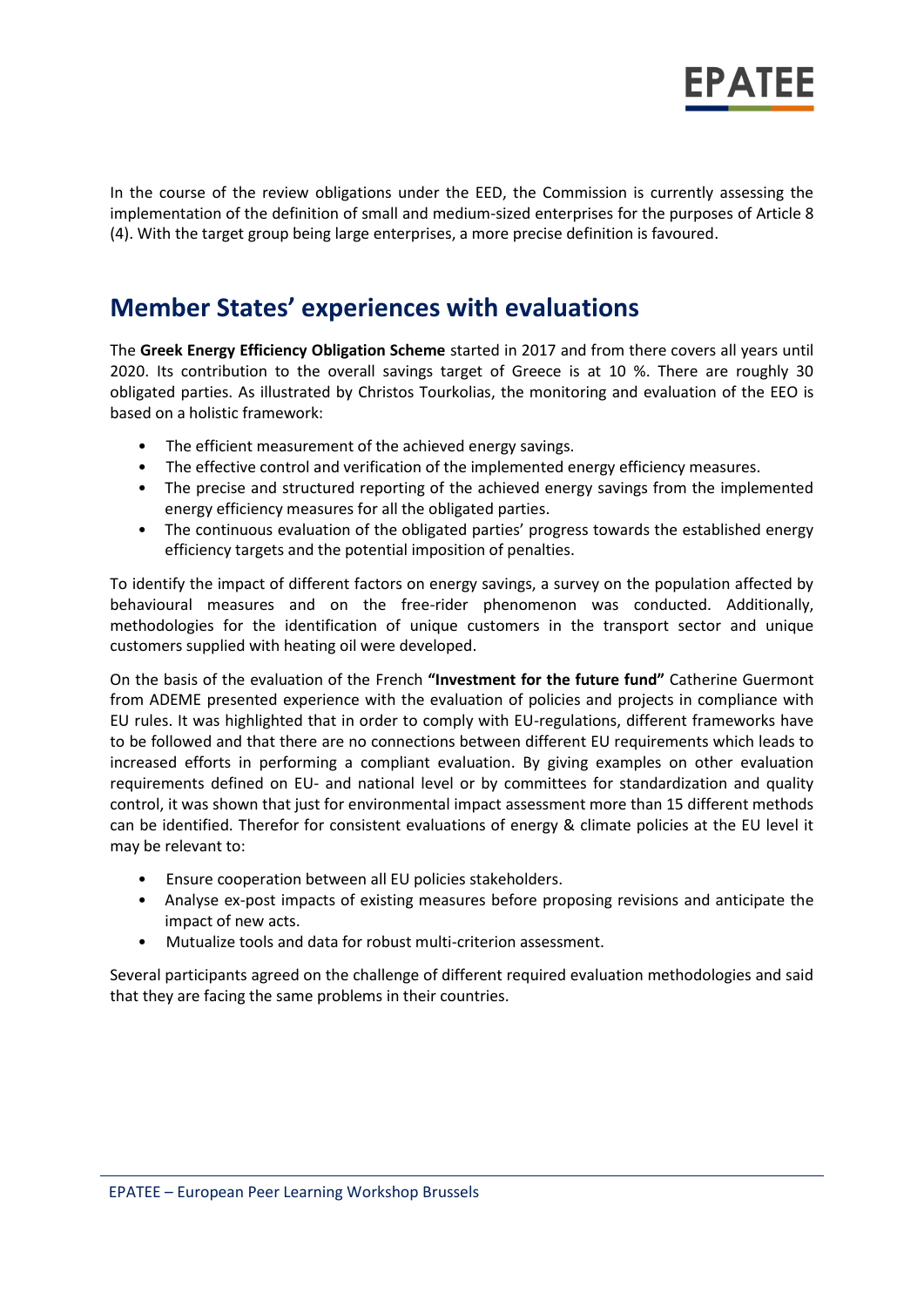

## **How the tools of EPATEE can support evaluations**

In the afternoon the three main tools of EPATEE – knowledge base, case studies and toolbox – were presented and discussed together with participants in small groups. The topics discussed included:

**The availability of the EPATEE tools after the project end**. The project team investigated possibilities to make the EPATEE tools available for a longer time. The possibilities include looking for cooperation between the ODYSSEE MURE website and the JRC European Energy Efficiency platform.

**The focus of EPATEE tools**. The resources developed in EPATEE focus rather on impact evaluation and not so much on process evaluation but some interviews in the case studies can mention difficulties related to compliance. Additionally, the online toolbox includes references about process evaluation. EPATEE is not focused on the context of EED Article 7. Indeed, many evaluation customers reported that ex-post evaluations were primarily done for national reasons.

**The target of EPATEE**. One of the striking results from interviews and surveys of EPATEE was that a significant share of respondents stated that there are no sources, political will or priorities about evaluation. EPATEE was working on stimulating interest about evaluation.

**The update of the knowledge base**. For all studies that are not in English language, short summaries will be prepared in the upcoming months. Additionally, in the upcoming update, the knowledge base will be equipped with more recent materials and studies.

**The terminology of EPATEE**. From the beginning of the project it was attempted to use terminologies that are consistent with other ongoing activities. Especially it was made sure the EPATEE and ODYSEE-MURE use the same terms to find a common language for knowledge exchange.

**The online toolbox of EPATEE**. The toolbox will be tested in more detail by chosen experts in the coming weeks in order to assess its smartness. The wizard represents an alternative gateway to the resources of EPATEE. The "Method overview" is a table that summarises comprehensively the different evaluation methods and assesses their main features as well as their pros and cons. It is important to note that the criteria are qualitative and are meant to give a first rough orientation for evaluation methods. The "Methodology finder" proposes evaluation methods for certain policy measures but also offers alternatives. This might be needed because of missing data or other reasons.